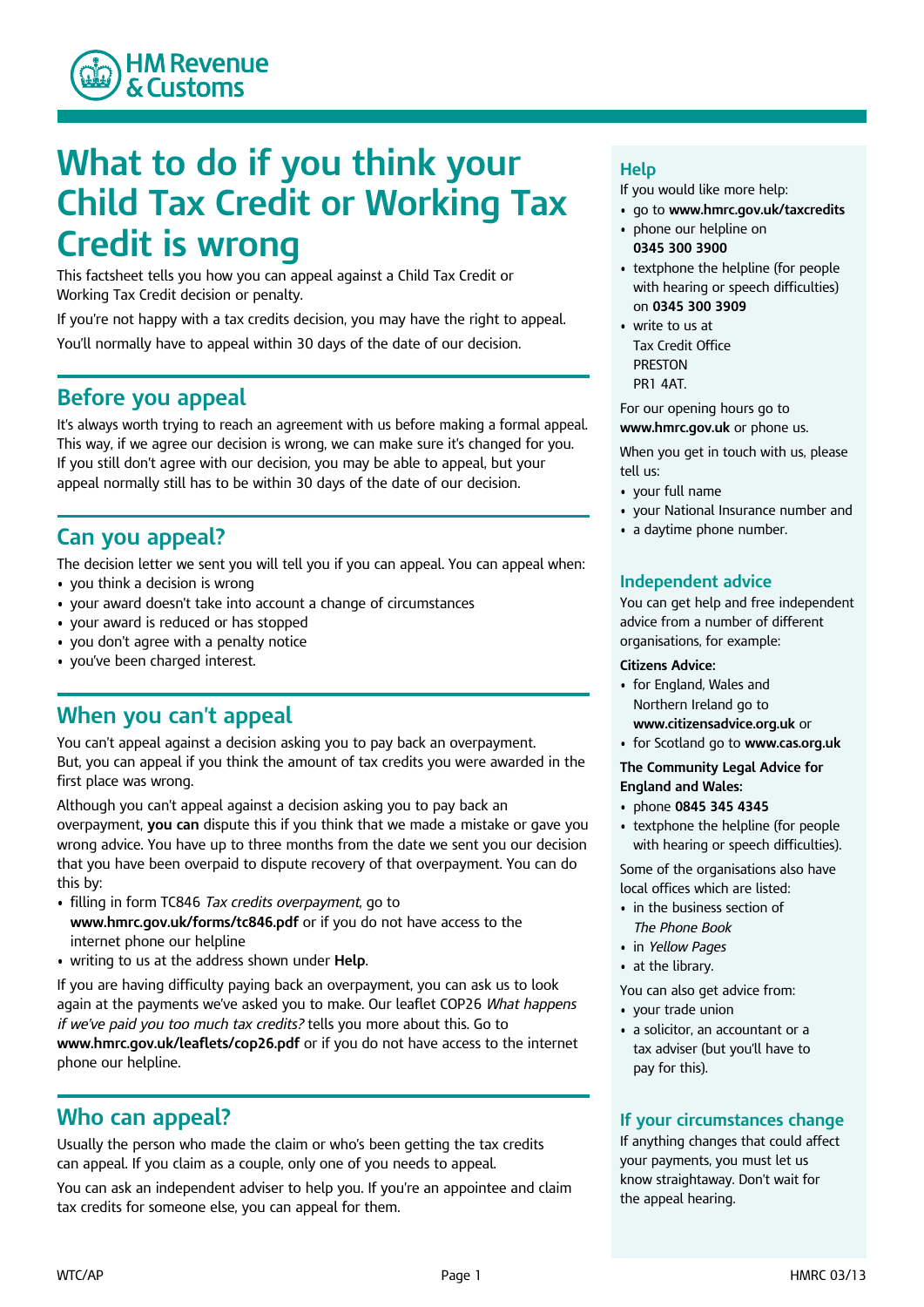### **How to appeal**

Your appeal needs to be in writing.

You can:

- complete and send the attached appeal form to us or
- send us a letter
	- $-$  give your name
	- you must write **Appeal** and give your National Insurance number at the top of the letter
	- $-$  tell us the date shown at the top of the decision and
- $-$  tell us what you think is wrong and which decision you are appealing against.

Please send your completed appeal form or letter to the address on the decision letter or the address shown under **Help** on page 1.

# **Deadline for appeals**

Normally, you have to appeal within 30 days of the date of our decision. In special cases we'll give you more time but you need to tell us your reason for making a late appeal. We can't accept an appeal dated 13 months or more after the date of our decision. If we cannot accept your late appeal we will pass your request to an independent tribunal to decide.

# **What happens next?**

We'll check the decision and explain it to you. If you are happy with the explanation, you'll need to withdraw your appeal. If you do not agree your case can go to an independent tribunal.

The tribunal will be run by one of the following, depending on where you live:

- for England, Scotland and Wales HM Courts & Tribunals Service
- — � go to **www.justice.gov.uk**
- for Northern Ireland the Appeals Service
	- go to **www.dsdni.gov.uk**

We will write to you to explain the law and the facts we used to make the decision on your appeal. If your appeal is being dealt with by HM Courts & Tribunals Service, they will also send you or your representative a copy of our response.

### **How we use your information**

HM Revenue & Customs is a Data Controller under the Data Protection Act 1998. We hold information for the purposes specified in our notification to the Information Commissioner, including the assessment and collection of tax and duties, the payment of benefits and the prevention and detection of crime, and may use this information for any of them. We may get information about you from others, or we may give information to them.

If we do, it will only be as the law permits to:

- check the accuracy of information
- prevent or detect crime
- protect public funds.

We may check information we receive about you with what is already in our records. This can include information provided by you, as well as by others, such as other government departments or agencies and overseas tax and customs authorities. We will not give information to anyone outside HM Revenue & Customs unless the law permits us to do so. For more information go to **www.hmrc.gov.uk** and look for *Data Protection Act* within the *Search* facility.

#### **Withdrawing the appeal**

You can withdraw your appeal at any time by:

- phoning our helpline
- • writing to us at the address on the decision letter or the address shown under **Help** on page 1
- • contacting the HM Courts & Tribunals Service or Appeals Service if your appeal has been sent to them.

#### **Yr laith Gymraeg**

Ffoniwch **0300 200 1900** i dderbyn fersiynau Cymraeg o ffurflenni a chanllawiau.

#### **Complaints**

For information about our complaints procedure go to **www.hmrc.gov.uk**  and under *Quick links* select *Complaints & appeals*.

### **Your rights and obligations**

*Your Charter* explains what you can expect from us and what we expect from you. For more information go to **www.hmrc.gov.uk/charter** 

We have a range of services for people with disabilities, including guidance in Braille, audio and large print. Most of our forms are also available in large print. Please contact us on any of our phone helplines if you need these services.

 These notes are for guidance only and reflect the position at the time of writing. They do not affect any right of appeal. HMRC Digital Service March 2013 © Crown copyright 2013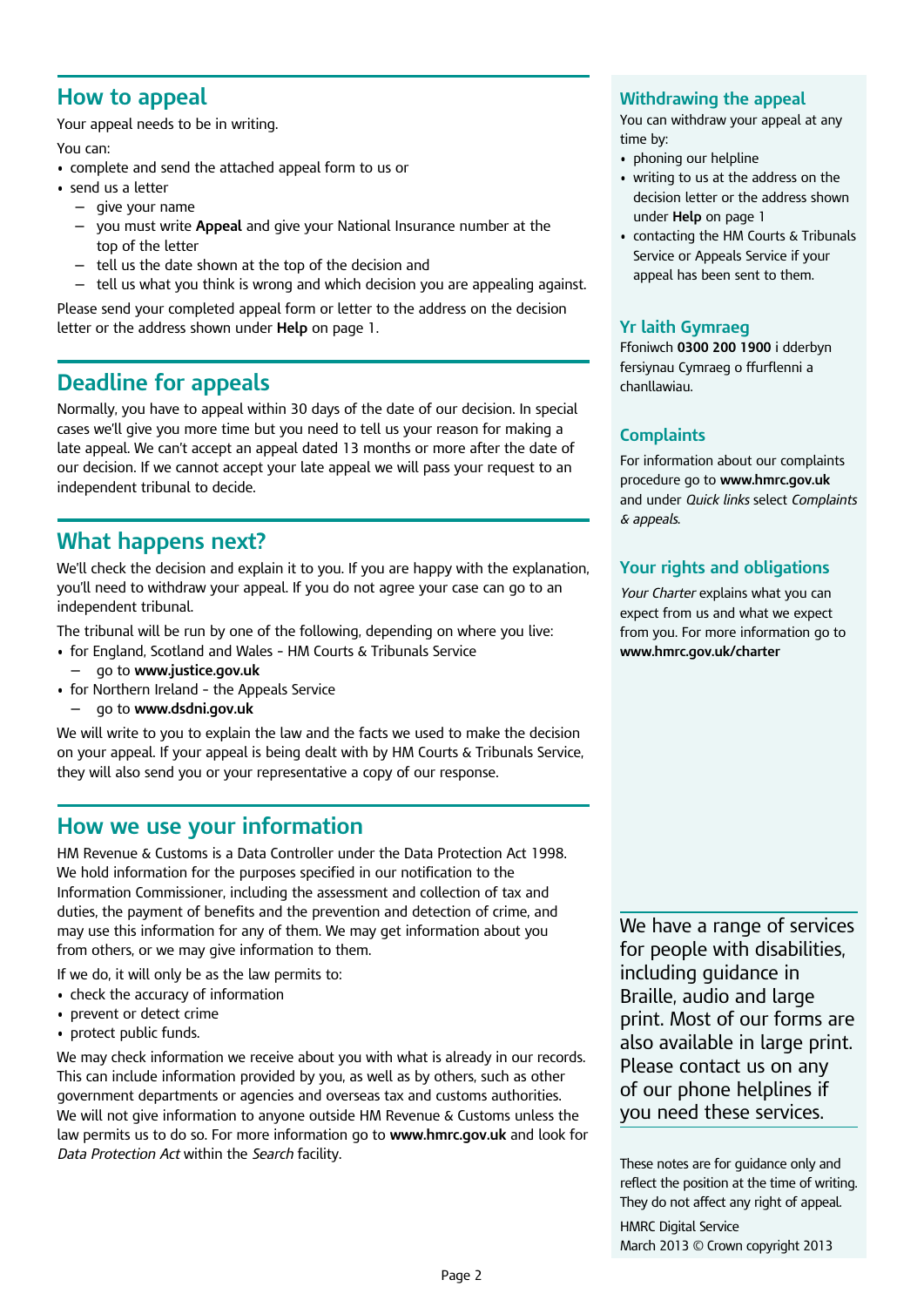

Please **fill in this form** if you want **to appeal** against your tax credits decision. **Do not** use this form if you want to dispute our decision to recover a tax credits overpayment. �

|                | <b>About you</b>                                                                                                                                                                                |                                                                                                                                                                                                                                                                                                                                                                                                                                                                                                                                 |
|----------------|-------------------------------------------------------------------------------------------------------------------------------------------------------------------------------------------------|---------------------------------------------------------------------------------------------------------------------------------------------------------------------------------------------------------------------------------------------------------------------------------------------------------------------------------------------------------------------------------------------------------------------------------------------------------------------------------------------------------------------------------|
| $1\vert$       | <b>Full name</b>                                                                                                                                                                                | Please sign here to authorise this person to act for you<br>$\overline{7}$                                                                                                                                                                                                                                                                                                                                                                                                                                                      |
|                | Title - enter Mr, Mrs, Miss, Ms or other title                                                                                                                                                  |                                                                                                                                                                                                                                                                                                                                                                                                                                                                                                                                 |
|                | Surname                                                                                                                                                                                         | Do you want all correspondence to be sent to<br>8<br>your representative?                                                                                                                                                                                                                                                                                                                                                                                                                                                       |
|                | First name(s)                                                                                                                                                                                   | No<br>Yes                                                                                                                                                                                                                                                                                                                                                                                                                                                                                                                       |
| 2 <sup>1</sup> | <b>Address</b>                                                                                                                                                                                  | Will your representative be helping you at the<br>9 <sup>1</sup><br><b>Appeals Tribunal hearing?</b><br><b>No</b><br>Yes                                                                                                                                                                                                                                                                                                                                                                                                        |
|                |                                                                                                                                                                                                 | I am appealing against the decision dated DD MM YYYY<br>10<br>This is the date on the decision letter we sent you.                                                                                                                                                                                                                                                                                                                                                                                                              |
| 3.             | Postcode<br>Daytime phone number including national dialling code                                                                                                                               | Have you or your partner, if you have one, also<br>11<br>appealed against a Child Benefit decision?<br>By partner we mean a person you are:<br>· married to                                                                                                                                                                                                                                                                                                                                                                     |
| 4<br>5.        | Date of birth DD MM YYYY<br>National Insurance number                                                                                                                                           | · in a civil partnership with<br>· living with as if you are married or in a civil partnership.<br>Yes<br>No<br>If Yes, what was the date of the Child Benefit appeal?<br><b>DD MM YYYY</b>                                                                                                                                                                                                                                                                                                                                     |
|                |                                                                                                                                                                                                 |                                                                                                                                                                                                                                                                                                                                                                                                                                                                                                                                 |
| 6 <sup>1</sup> | Do you have a representative helping you with<br>your appeal?<br>If No, go to question 10<br><b>No</b><br>If Yes, please give us their details below<br>Yes<br>Their full name<br>Their address | <b>Your appeal</b><br>Please use the space on the next page to tell us why you<br>do not agree with the decision.<br>Remember<br>• You need to say why you think the decision is wrong.<br>If you think that the information we have is wrong, please<br>tell us what you believe is the right information.<br>• If you are appealing against more than one decision, please<br>tell us the date of each one, and give reasons why you<br>disagree with each one.<br>• If you are appealing more than 30 days after the date of |
|                | Postcode                                                                                                                                                                                        | our decision, please say why your appeal was delayed.<br>• If you need more space, use another sheet of paper.<br>• Please put your name and National Insurance number and<br>write Appeal at the top of any extra sheets of paper.                                                                                                                                                                                                                                                                                             |
|                |                                                                                                                                                                                                 |                                                                                                                                                                                                                                                                                                                                                                                                                                                                                                                                 |